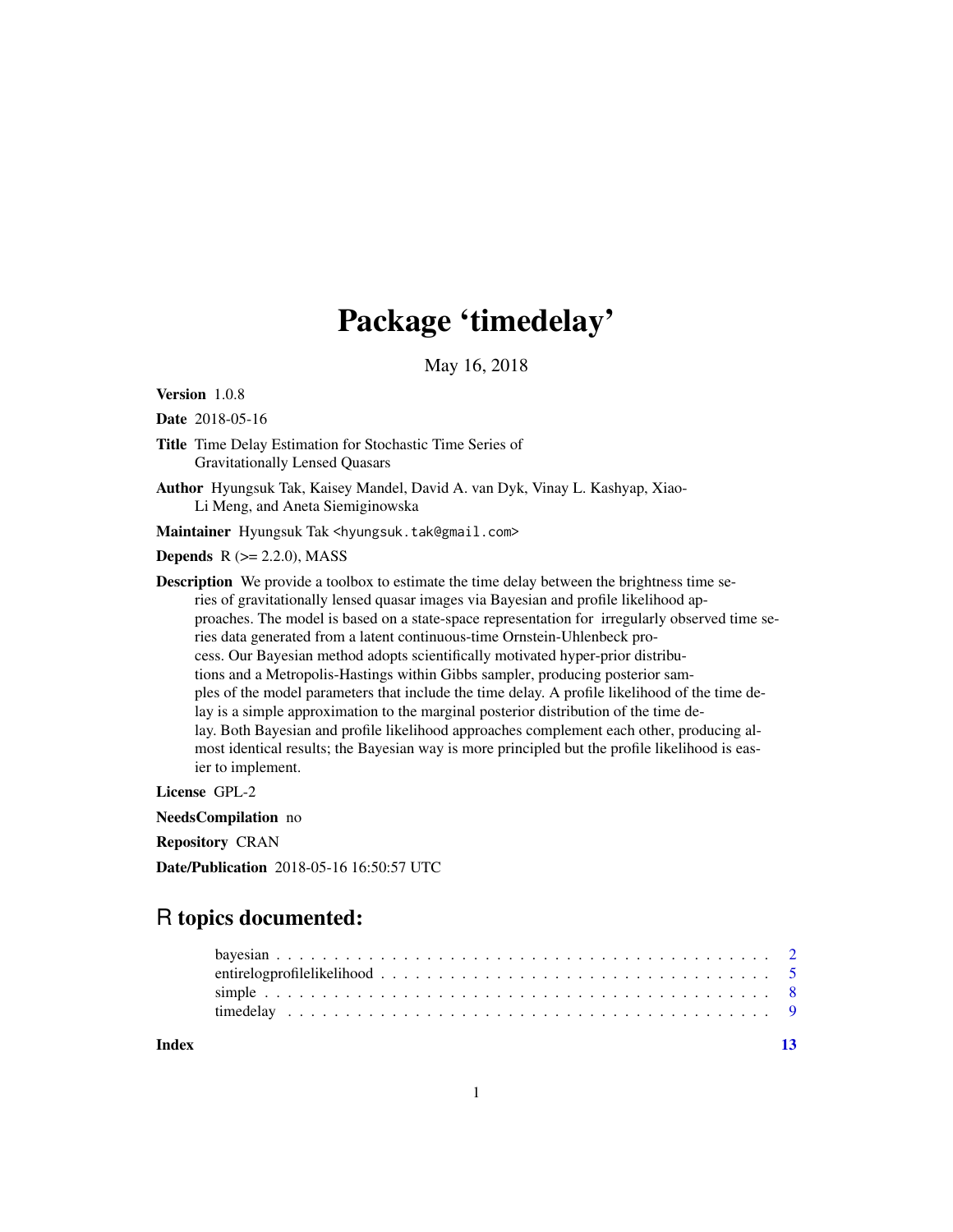<span id="page-1-1"></span><span id="page-1-0"></span>

#### Description

bayesian produces posterior samples of all the model parameters one of which is the time delay. This function has options for two MCMC techniques, ancillarity-sufficiency interweaving strategy (ASIS) and adaptive MCMC, to improve the convergence rate of the MCMC.

#### Usage

```
bayesian(data.lcA, data.lcB, data.flux, theta.ini,
  delta.ini, delta.uniform.range, delta.proposal.scale,
   tau.proposal.scale, tau.prior.shape, tau.prior.scale,
  sigma.prior.shape, sigma.prior.scale, asis = TRUE, micro, multimodality = FALSE,
   adaptive.frequency, adaptive.delta = TRUE, adaptive.delta.factor,
   adaptive.tau = TRUE, adaptive.tau.factor,
   sample.size, warmingup.size)
```
#### Arguments

| data.lcA             | A $(n \text{ by } 3)$ matrix for image A (light curve A); the first column has n observation<br>times, the second column contains n flux (or magnitude) values, the third column<br>includes n measurement errors. |
|----------------------|--------------------------------------------------------------------------------------------------------------------------------------------------------------------------------------------------------------------|
| data.lcB             | A $(w$ by 3) matrix for image B (light curve B); the first column has w observa-<br>tion times, the second column contains w flux (or magnitude) values, the third<br>column includes w measurement errors.        |
| data.flux            | "True" if data are recorded on flux scale or "FALSE" if data are on magnitude<br>scale. If your observed time series can take on negative values, then data.flux =<br>FALSE.                                       |
| theta.ini            | Initial values of theta $=$ (mu, sigma, tau) for MCMC.                                                                                                                                                             |
| delta.ini            | Initial values of the time delay for MCMC.                                                                                                                                                                         |
| delta.uniform.range  |                                                                                                                                                                                                                    |
|                      | The range of the Uniform prior distribution for the time delay. The feasi-<br>ble entire support is $c(min(simple[, 1])$ - $max(simple[, 1])$ , $max(simple[, 1])$ -<br>min(simple[, 1]).                          |
| delta.proposal.scale |                                                                                                                                                                                                                    |
|                      | The proposal scale of the Metropolis step for the time delay.                                                                                                                                                      |
| tau.proposal.scale   |                                                                                                                                                                                                                    |
|                      | The proposal scale of the Metropolis-Hastings step for tau.                                                                                                                                                        |
| tau.prior.shape      |                                                                                                                                                                                                                    |
|                      | The shape parameter of the Inverse-Gamma hyper-prior distribution for tau.                                                                                                                                         |
| tau.prior.scale      |                                                                                                                                                                                                                    |
|                      | The scale parameter of the Inverse-Gamma hyper-prior distribution for tau.                                                                                                                                         |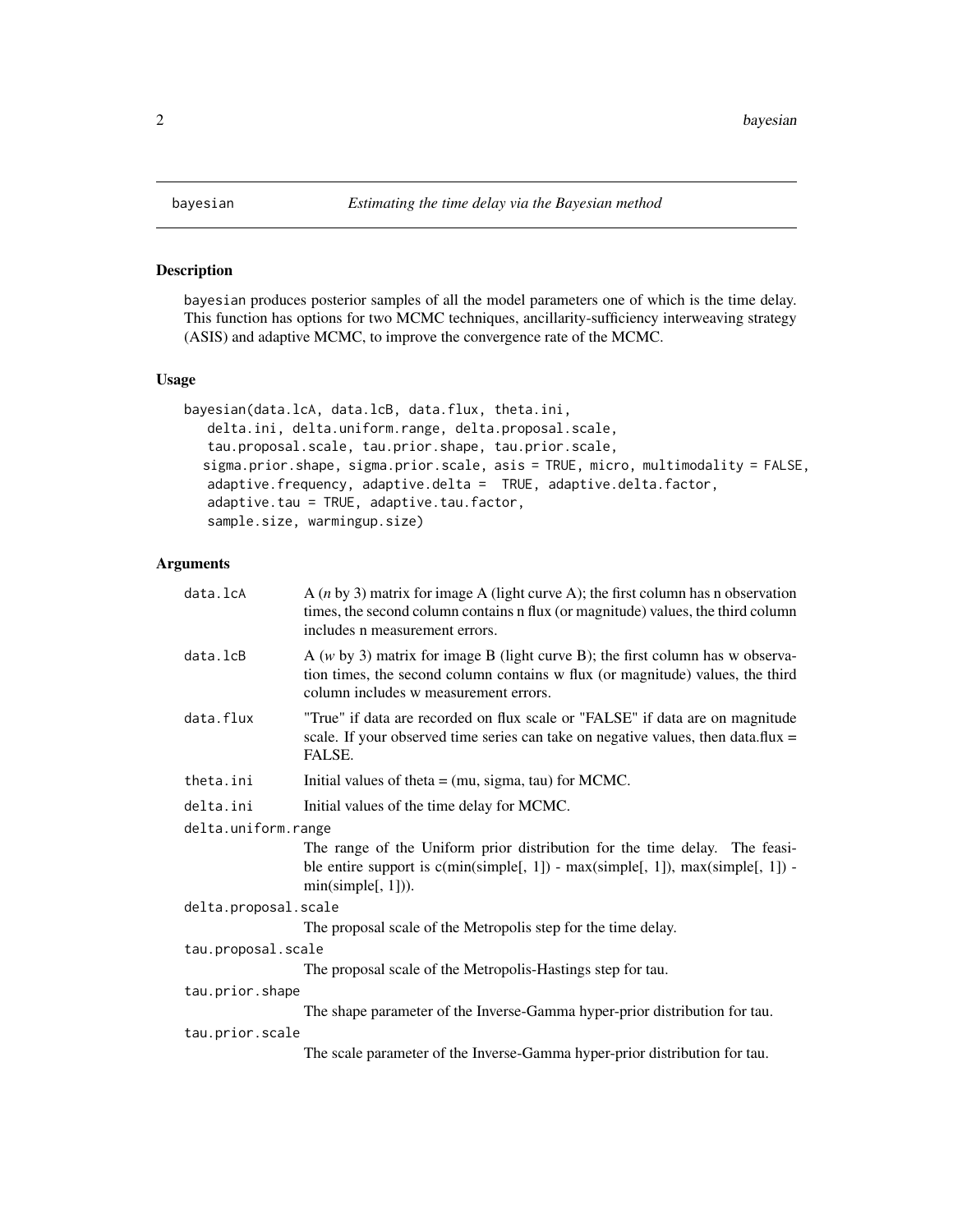#### bayesian 3

| sigma.prior.shape     |                                                                                                                                                                                                                                                                    |
|-----------------------|--------------------------------------------------------------------------------------------------------------------------------------------------------------------------------------------------------------------------------------------------------------------|
|                       | The shape parameter of the Inverse-Gamma hyper-prior distribution for sigma <sup>12</sup> .                                                                                                                                                                        |
| sigma.prior.scale     |                                                                                                                                                                                                                                                                    |
|                       | The scale parameter of the Inverse-Gamma hyper-prior distribution for sigma <sup>12</sup> .<br>If no prior information is available, we recommend using $2 * 10$ $\left(\frac{1}{2}\right)$ .                                                                      |
| asis                  | (Optional) "TRUE" if we use the ancillarity-sufficiency interweaving strategy<br>(ASIS) for c (always recommended). Default is "TRUE".                                                                                                                             |
| micro                 | It determines the order of a polynomial regression model that accounts for the<br>difference between microlensing trends. Default is 3. When zero is assigned,<br>the Bayesian model fits a curve-shifted model.                                                   |
| multimodality         | (Optional) "TRUE" if we use a repelling-attracting Metropolis algorithm for<br>sampling Delta. When it is "TRUE" it is recommended that adaptive.delta $=$<br>FALSE so that the adaptive MCMC is not used in the presence of multimodality.<br>Default is "FALSE". |
| adaptive.frequency    |                                                                                                                                                                                                                                                                    |
|                       | (If "adaptive.delta = TRUE" or "adaptive.tau = TRUE") The adaptive MCMC<br>is applied for every specified frequency. If it is specified as 500, the adaptive<br>MCMC is applied to every 500th iterstion.                                                          |
|                       | adaptive.delta (Optional) "TRUE" if we use the adaptive MCMC for the time delay. Default is<br>"TRUE".                                                                                                                                                             |
| adaptive.delta.factor |                                                                                                                                                                                                                                                                    |
|                       | (If "adaptive.delta=TRUE") The factor, exp(adaptive.delta.factor) or exp(-adaptive.delta.factor),<br>multiplied to the proposal scale of the time delay for adaptive MCMC.                                                                                         |
| adaptive.tau          | (Optional) "TRUE" if we use the adaptive MCMC for tau. Default is "TRUE".                                                                                                                                                                                          |
| adaptive.tau.factor   |                                                                                                                                                                                                                                                                    |
|                       | (If "adaptive.tau = TRUE") The factor, exp(adaptive.tau.factor) or exp(-adaptive.tau.factor),<br>multiplied to the proposal scale of tau for adaptive MCMC.                                                                                                        |
| sample.size           | The number of the posterior samples of each model parameter.                                                                                                                                                                                                       |
|                       | warmingup.size The number of burn-ins for MCMC.                                                                                                                                                                                                                    |

#### Details

The function bayesian produces posterior samples of the model parameters one of which is the time delay.

#### Value

The outcome of bayesian comprises of:

| delta | Posterior samples of the time delay                                       |
|-------|---------------------------------------------------------------------------|
| X.    | Posterior samples of the latent magnitudes                                |
| beta  | Posterior samples of the polynomial regression coefficients, beta         |
| mu    | Posterior samples of the mean parameter of the O-U process, mu            |
| sigma | Posterior samples of the short term variability of the O-U process, sigma |
| tau   | Posterior samples of the mean reversion time of the O-U process, tau      |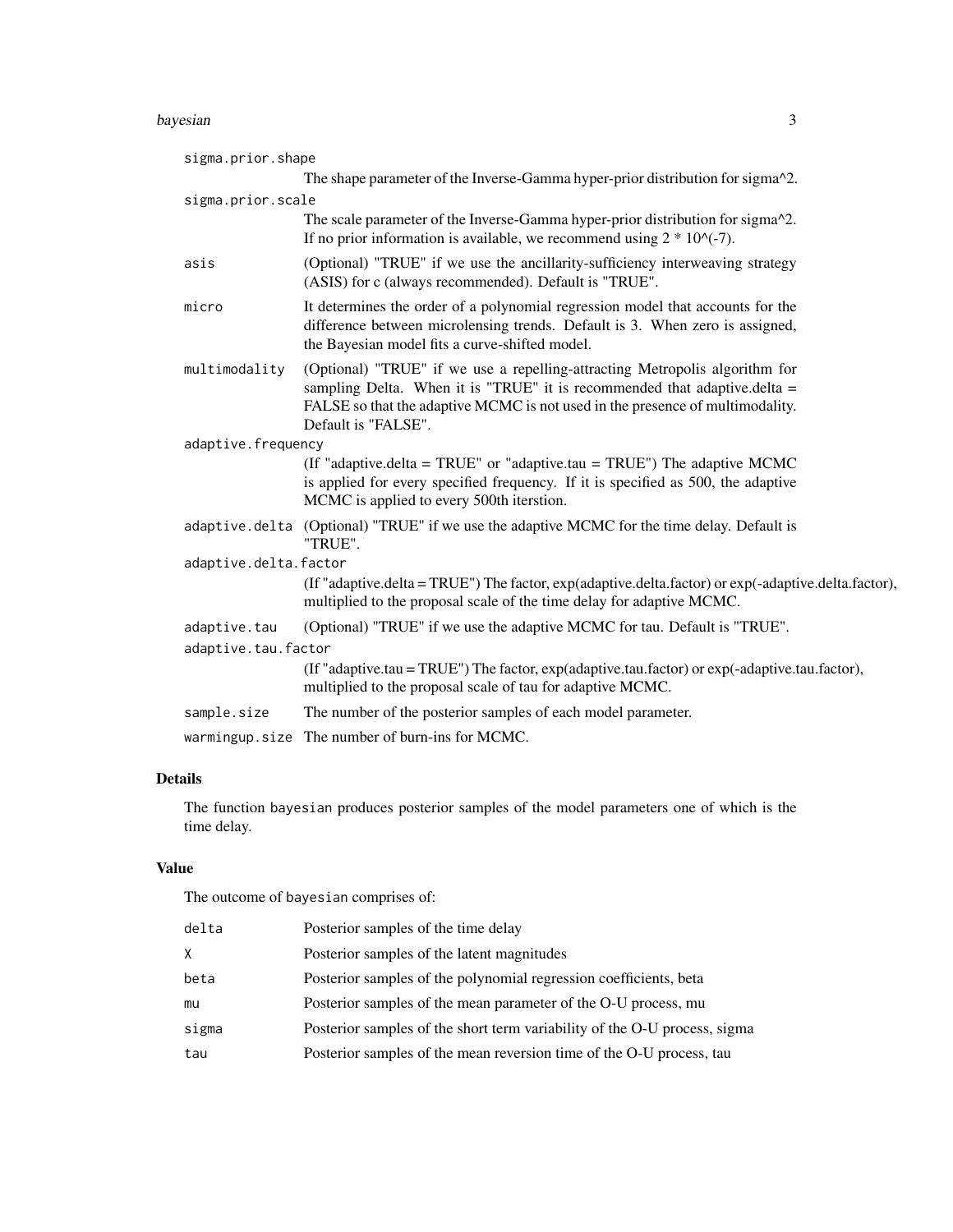4 bayesian

```
tau.accept.rate
                 The acceptance rate of the MCMC for tau
delta.accept.rate
                 The acceptance rate of the MCMC for the time delay
```
#### Author(s)

Hyungsuk Tak

#### References

Hyungsuk Tak, Kaisey Mandel, David A. van Dyk, Vinay L. Kashyap, Xiao-Li Meng, and Aneta Siemiginowska (2017+). "Bayesian Estimates of Astronomical Time Delays between Gravitationally Lensed Stochastic Light Curves," tentatively accepted in Annals of Applied Statistics (ArXiv 1602.01462). Hyungsuk Tak, Xiao-Li Meng, David A. van Dyk (2017+). "A Repelling-Attracting Metropolis Algorithm for Multimodality," submitted to Journal of Computational and Graphical Statistics (ArXiv 1601.05633).

#### Examples

```
# Loading datasets
data(simple)
# A typical quasar data set
head(simple)
# Subset (data for image A) of the typical quasar data set
lcA <- simple[, 1 : 3]
# Another subset (data for image B) of the typical quasar data set
# The observation times for image B are not necessarily the same as those for image A
lcB \leftarrow simple[, c(1, 4, 5)]# The two subsets do not need to have the same number of observations
# For example, here we add one more observation time for image B
lcB <- rbind(lcB, c(290, 1.86, 0.006))
dim(lcA)
dim(lcB)
###############################################
# Time delay estimation via Bayesian approach #
###############################################
# Cubic microlensing model (m = 3)
output = bayesian(data.lcA = lcA, data.lcB = lcB,
                  data.flux = FALSE, theta.ini = c(0, 0.01, 200),
                  delta.ini = 50, delta.uniform.range = c(0, 100),
                  delta.proposal.scale = 1,
                  tau.proposal.scale = 3,
                  tau.prior.shape = 1, tau.prior.scale = 1,
```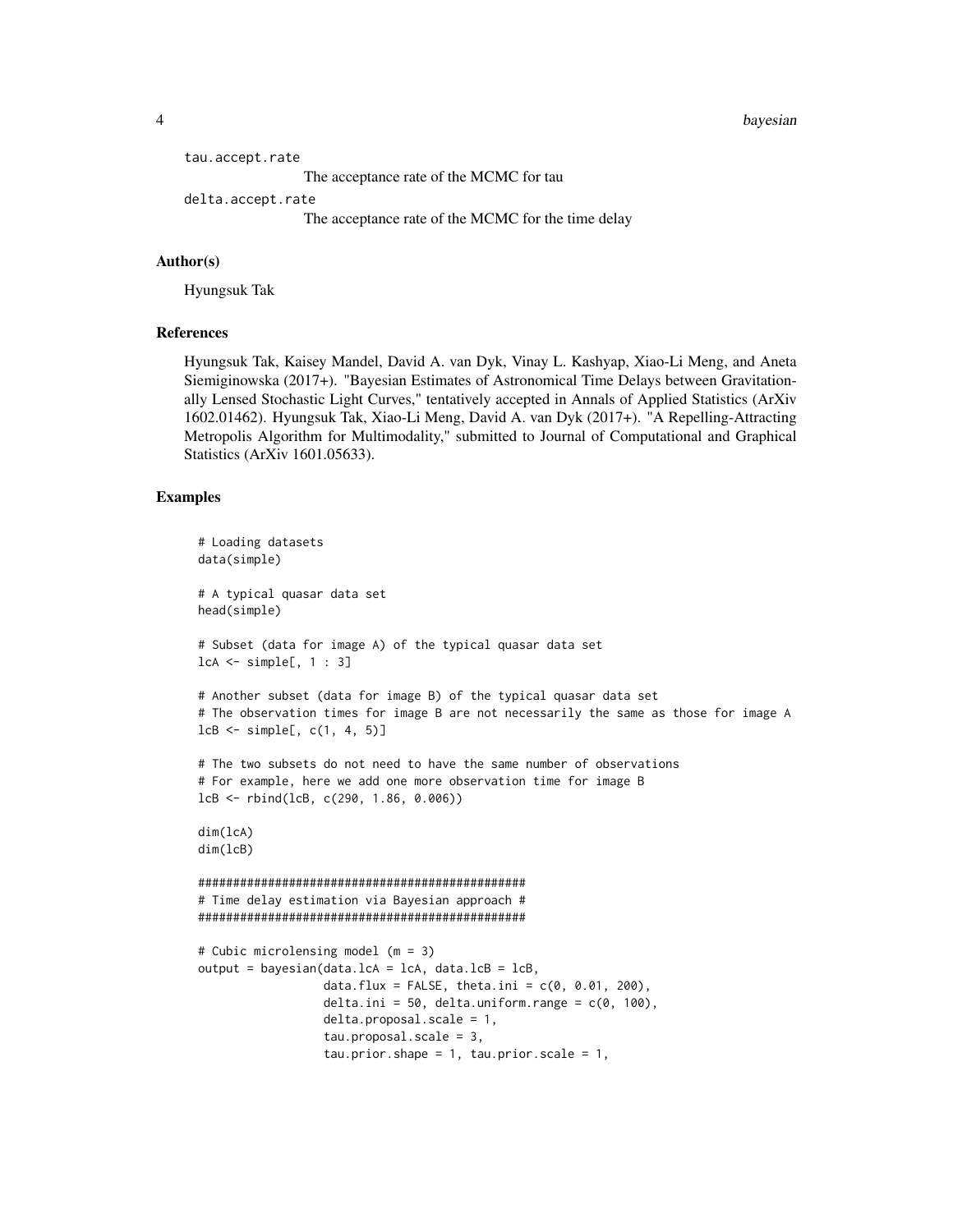```
sigma.prior.shape = 1, sigma.prior.scale = 2 / 10^2,
                  asis = TRUE, micro = 3,
                  sample.size = 100, warmingup.size = 50)
names(output)
# hist(output$delta, 20)
# plot(output$delta, type = "l")
# acf(output$delta)
# output$delta.accept
# output$tau.accept
# If multimodality exists, then please add two arguments:
# multimodality = TRUE, adaptive.delta = FALSE
# This is to prevent the Markov chain from adapting to a local mode.
# If we know the distance between the most distant modes,
# try the smallest value of delta.proposal.scale that still makes
# the Markov chain jump between those modes frequently.
# For example, when the distance is d, then try
# delta.proposal.scale = d \times 0.7, decreasing or increasing 0.7.
# Graphical model checking
# beta.hat <- colMeans(output$beta)
# delta.hat <- mean(output$delta)
# time.x <- lcB[, 1] - delta.hat
# time.covariate <- cbind(rep(1, length(time.x)), time.x, time.x^2, time.x^3)
##### This time.covariate is when micro = 3, a third-order polynomial regression.
##### With micro = 0, "time.covariate <- rep(1, length(time.x))" is used.
# predicted <- time.covariate %*% beta.hat
# plot(lcA[, 1], lcA[, 2], col = 2)
##### Adjust the range of the x-axis by the argument of plot.
##### For example "xlim = c(-1, 2)"
# points(lcB[, 1] - delta.hat, lcB[, 2] - predicted, col = 4, pch = 1)
# for (i in 1 : length(output$delta)) {
   temp.time \leftarrow c(lcA[, 1], lcB[, 1] - output$delta[i])# points(sort(temp.time), output$X[i, ],
           col = "gray", cex = 0.5, pch = 1, lwd = 0.01)# }
# points(lcA[, 1], lcA[, 2], pch = 0, col = 2, lwd = 1)# points(lcB[, 1] - delta.hat, lcB[, 2] - predicted,
         col = 4, pch = 1, lwd = 1)
```
<span id="page-4-1"></span>entirelogprofilelikelihood

*Calculating the entire profilel likelihood curve over the given grid values of the time delay*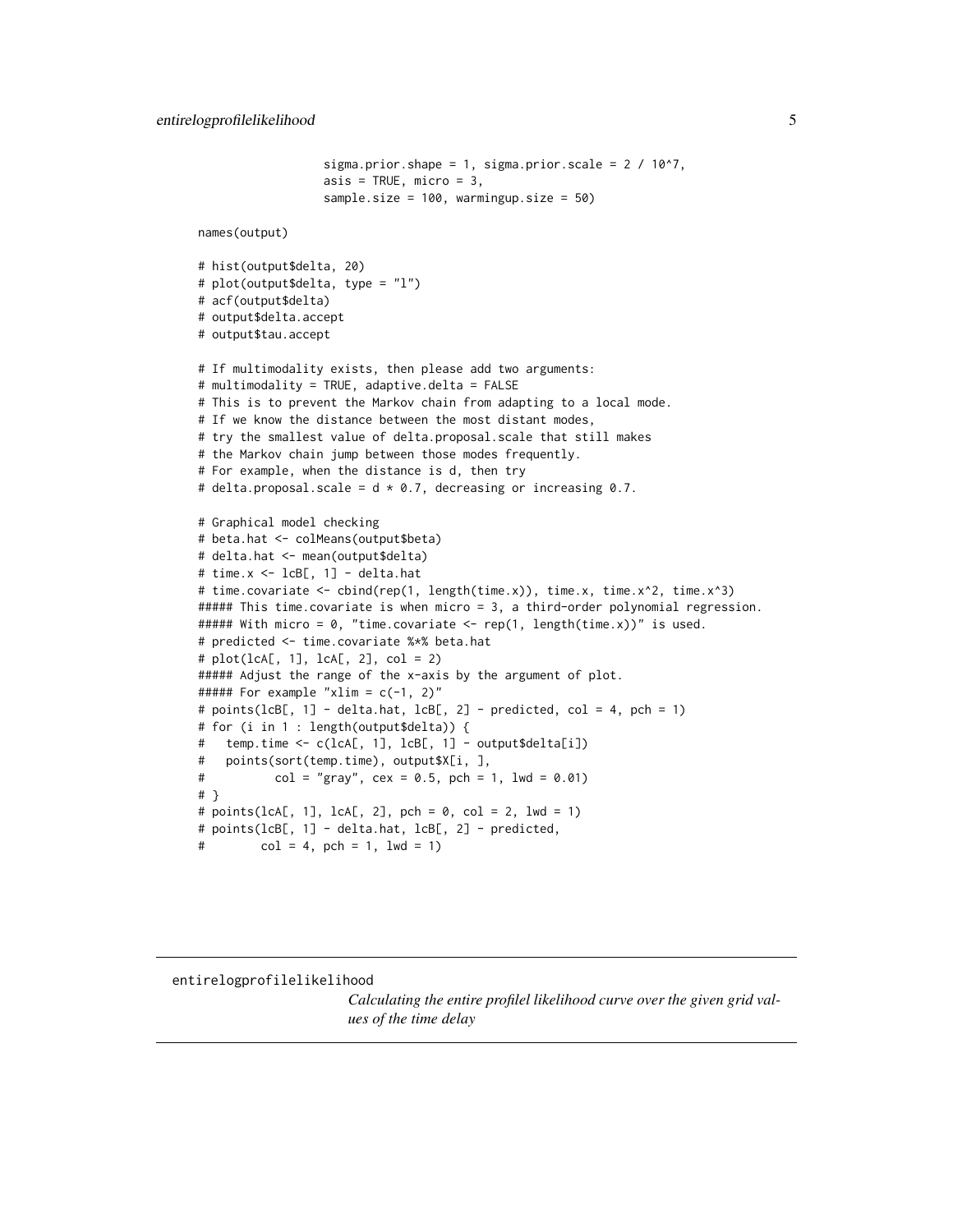#### Description

entirelogprofilelikelihood calculates the entire profilel likelihood curve over the given grid values of the time delay.

#### Usage

```
entirelogprofilelikelihood(data.lcA, data.lcB, grid,
                                  initial, data.flux,
                                  delta.uniform.range, micro)
```
#### Arguments

| data.lcA            | A $(n \text{ by } 3)$ matrix; the first column has n observation times of light curve A,<br>the second column has n flux (or magnitude) values of light curve A, the third<br>column has n measurement errors of light curve A. |
|---------------------|---------------------------------------------------------------------------------------------------------------------------------------------------------------------------------------------------------------------------------|
| data.lcB            | A $(w$ by 3) matrix; the first column has w observation times of light curve B,<br>the second column has w flux (or magnitude) values of light curve B, the third<br>column has w measurement errors of light curve B.          |
| grid                | A vector containing values of the time delay on which the profile likelihood<br>values are calculated. We recommend using the grid interval equal to 0.1.                                                                       |
| initial             | The initial values of the other model parameters $(mu, log(sigma), log(tau), beta)$ .<br>We take log on sigma and tau for numerical stability.                                                                                  |
| data.flux           | "True" if data are recorded on flux scale or "FALSE" if data are on magnitude<br>scale.                                                                                                                                         |
| delta.uniform.range |                                                                                                                                                                                                                                 |
|                     | The range of the Uniform prior distribution for the time delay. The feasi-<br>ble entire support is $c(\text{min}(simple[, 1]) - \text{max}(simple[, 1])$ , $\text{max}(simple[, 1]) -$<br>min(simple[, 1]).                    |
| micro               | It determines the order of a polynomial regression model that accounts for the<br>difference between microlensing trends. Default is 3. When zero is assigned,<br>the Bayesian model fits a curve-shifted model.                |

#### Details

The function entirelogprofilelikelihood is used to obtain the entire profile likelihood curve over the given grid values of the time delay.

#### Value

The outcome of entirelogprofilelikelihood is the values of the log profile likelihood function over the given grid values of the time delay.

#### Author(s)

Hyungsuk Tak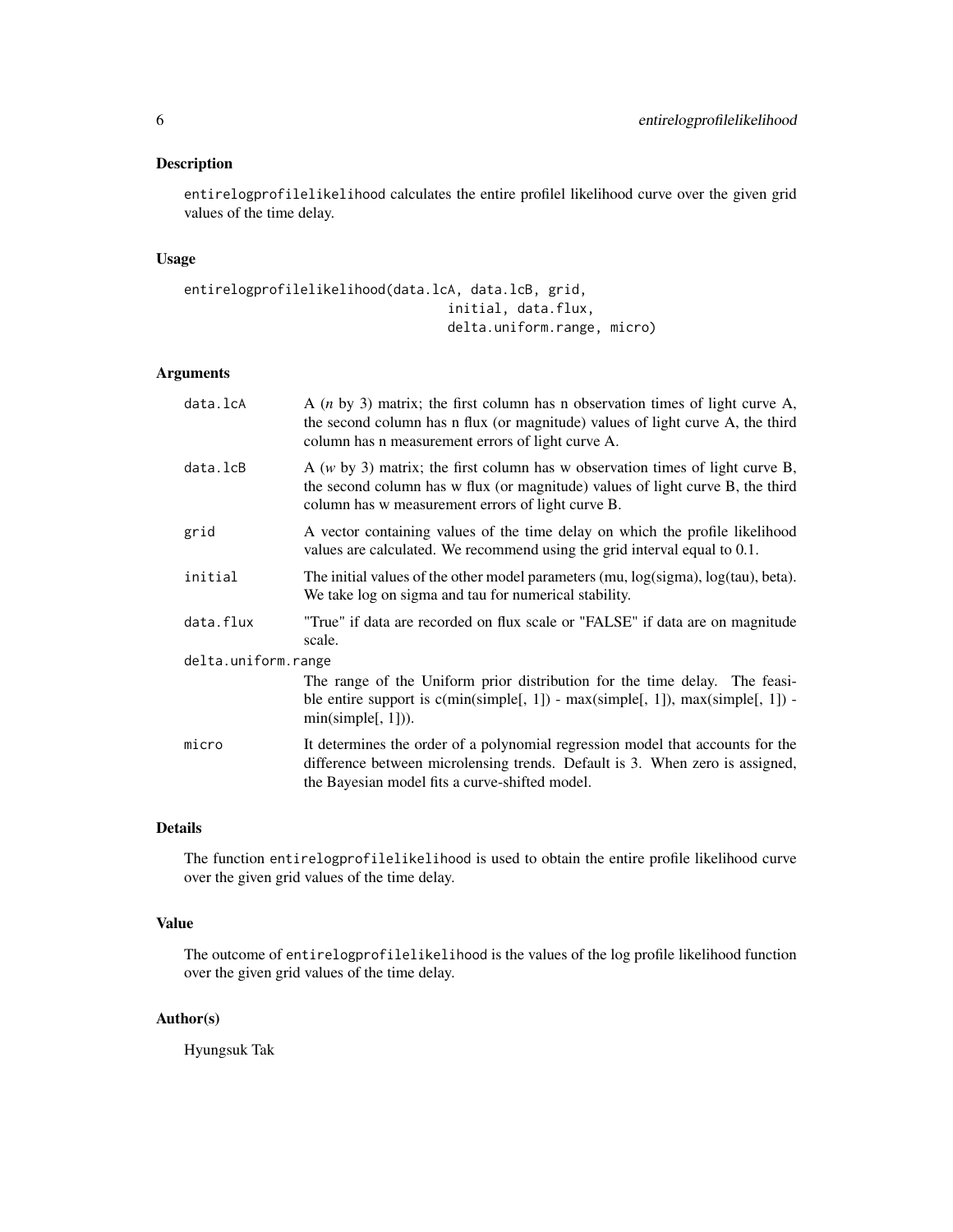#### References

Hyungsuk Tak, Kaisey Mandel, David A. van Dyk, Vinay L. Kashyap, Xiao-Li Meng, and Aneta Siemiginowska (2016+). "Bayesian Estimates of Astronomical Time Delays between Gravitationally Lensed Stochastic Light Curves," tentatively accepted in Annals of Applied Statistics (ArXiv 1602.01462).

#### Examples

```
# Loading datasets
data(simple)
head(simple)
################################################
# Time delay estimation via profile likelihood #
################################################
# Subset (data for image A) of the typical quasar data set
lcA <- simple[, 1 : 3]
# Another subset (data for image B) of the typical quasar data set
# The observation times for image B are not necessarily the same as those for image A
lcB \leq - simple[, c(1, 4, 5)]
# The two subsets do not need to have the same number of observations
# For example, here we add one more observation time for image B
lcB <- rbind(lcB, c(290, 1.86, 0.006))
dim(lcA)
dim(lcB)
###### The entire profile likelihood values on the grid of values of the time delay.
# Cubic microlensing model
ti1 \leftarrow lcB[, 1]
ti2 <- lcB[, 1]^{2}ti3 <- lcB[, 1]^3
ss \leq lm(lcB[, 2] - mean(lcA[, 2]) \sim ti1 + ti2 + ti3)
initial \leq c(mean(lcA[, 2]), log(0.01), log(200), ss$coefficients)
delta.uniform.range <- c(0, 100)
grid \leq -seq(0, 100, by = 0.1)# grid interval "by = 0.1" is recommended,
# but users can set a finer grid of values of the time delay.
### Running the following codes takes more time than CRAN policy
### Please type the following lines without "#" to run the function and to see the results
# logprof <- entirelogprofilelikelihood(data.lcA = lcA, data.lcB = lcB, grid = grid,
# initial = initial, data.flux = FALSE,
# delta.uniform.range = delta.uniform.range, micro = 3)
```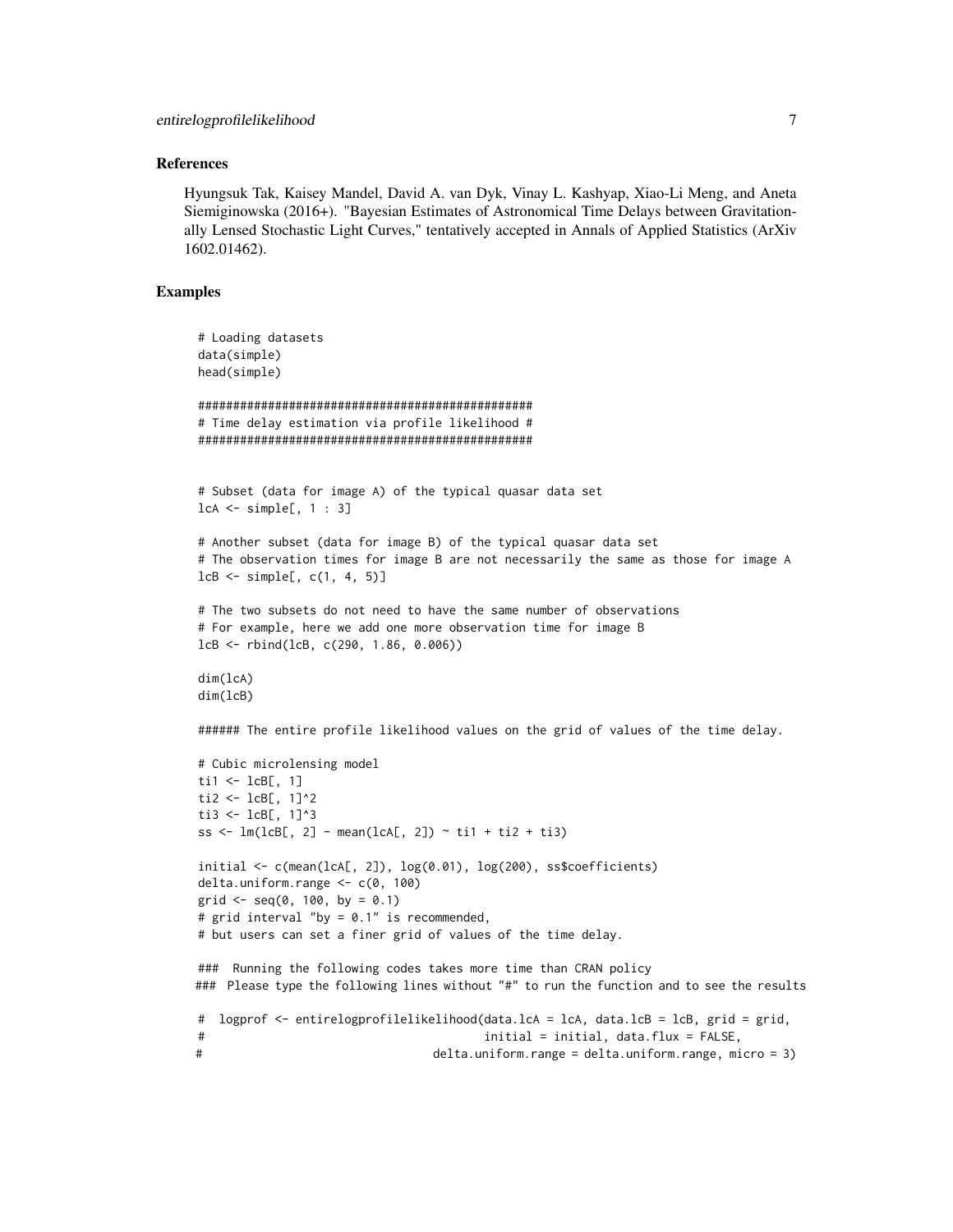#### <span id="page-7-0"></span>8 simple states of the state of the state of the state of the state of the state of the state of the state of the state of the state of the state of the state of the state of the state of the state of the state of the stat

```
# plot(grid, logprof, type = "l",
# xlab = expression(bold(Delta)),
       ylab = expression(bold(paste("log L"[prof], "(", Delta, ")"))))
# prof <- exp(logprof - max(logprof)) # normalization
# plot(grid, prof, type = "l",
# xlab = expression(bold(Delta)),
# ylab = expression(bold(paste("L"[prof], "(", Delta, ")"))))
```
#### simple *Simulated simple data of a doubly-lensed quasar*

#### Description

We simulated a simple data set of a doubly-lensed quasar with generative parameter values (Delta, beta0, mu, sigma, tau) equal to (50, 2, 0, 0.03, 100). The number of epochs is 78 and measurement errors are the same to 0.005.

#### Usage

data(simple)

#### Format

A simple data set of a doubly-lensed quasar:

time observation times

x magnitudes of light A

se.x measurement errors of x

y magnitudes of light B

se.y measurement errors of y

#### Examples

data(simple)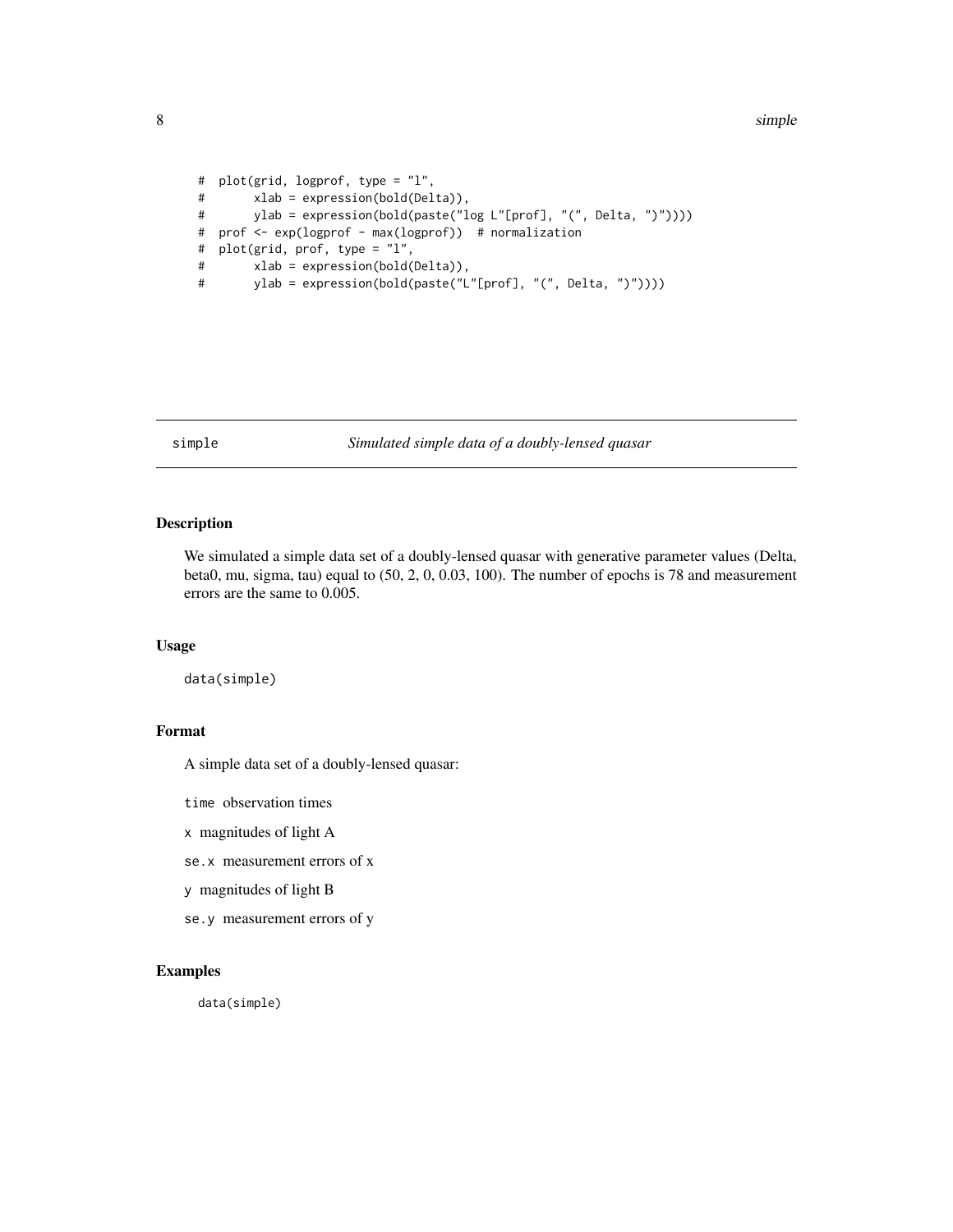<span id="page-8-0"></span>timedelay *Time Delay Estimation for Stochastic Time Series of Gravitationally Lensed Quasars*

#### Description

The R package **timedelay** provides a toolbox to estimate the time delay between the brightness time series of gravitationally lensed quasar images via Bayesian and profile likelihood approaches. The model is based on a state-space representation for irregularly observed time series data generated from a latent continuous-time Ornstein-Uhlenbeck process. Our Bayesian method adopts scientifically motivated hyper-prior distributions and a Metropoli-Hastings within Gibbs sampler, producing posterior samples of the model parameters that include the time delay. A profile likelihood of the time delay is a simple approximation to the marginal posterior distribution of the time delay. Both Bayesian and profile likelihood approaches complement each other, producing almost identical results; the Bayesian way is more principled but the profile likelihood is easier to be implemented.

#### Details

| Package:        | timedelay                            |
|-----------------|--------------------------------------|
| Type:           | Package                              |
| Version:        | 1.0.8                                |
| Date:           | 2018-05-16                           |
| License:        | $GPL-2$                              |
| Main functions: | bayesian, entirelogprofilelikelihood |

#### Author(s)

Hyungsuk Tak, Kaisey Mandel, David A. van Dyk, Vinay L. Kashyap, Xiao-Li Meng, and Aneta Siemiginowska

Maintainer: Hyungsuk Tak <hyungsuk.tak@gmail.com>

#### References

Hyungsuk Tak, Kaisey Mandel, David A. van Dyk, Vinay L. Kashyap, Xiao-Li Meng, and Aneta Siemiginowska (2016+). "Bayesian Estimates of Astronomical Time Delays between Gravitationally Lensed Stochastic Light Curves," tentatively accepted in Annals of Applied Statistics (ArXiv 1602.01462).

#### Examples

# Loading datasets data(simple)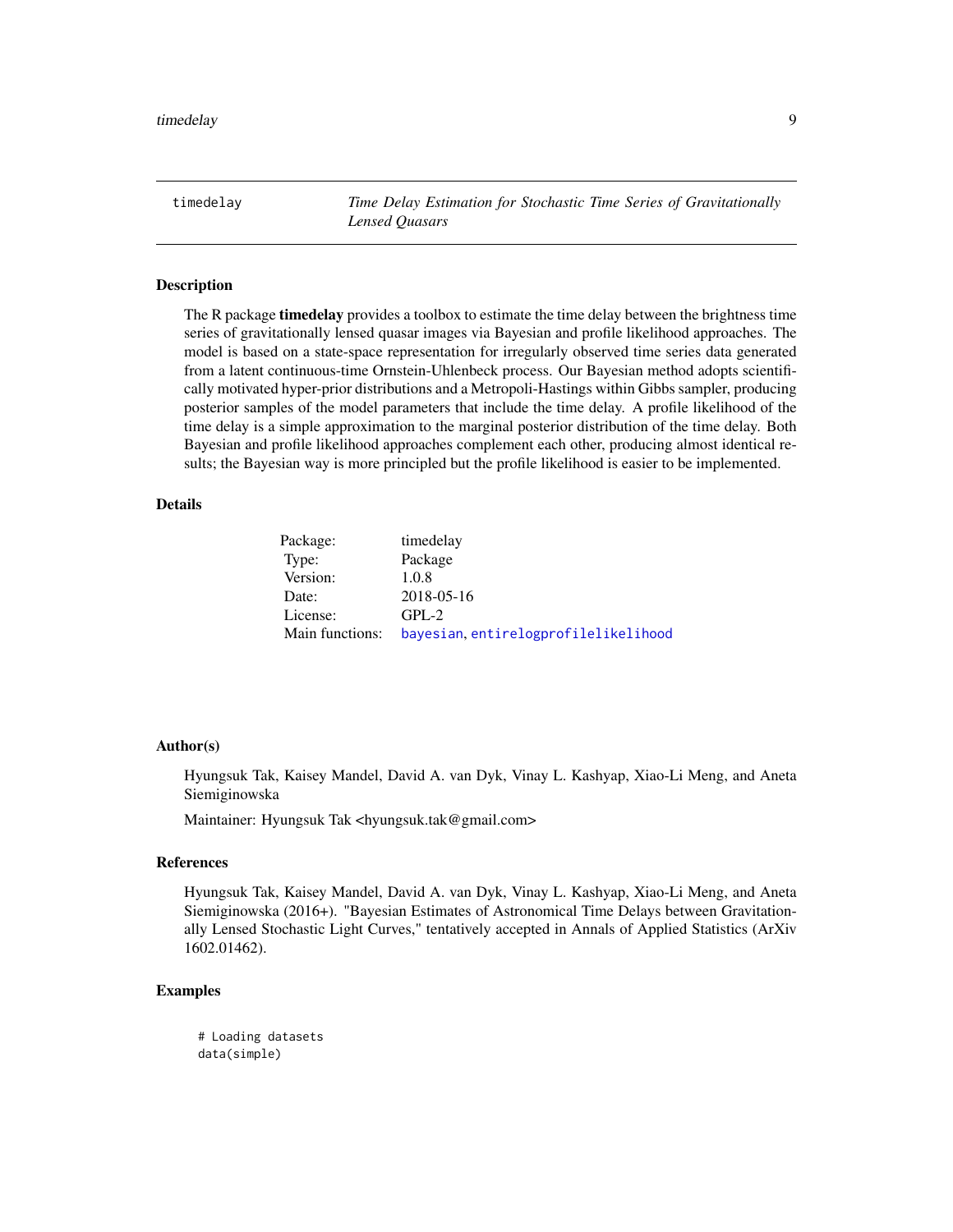```
head(simple)
# Subset (data for image A) of the typical quasar data set
lcA <- simple[, 1 : 3]
# Another subset (data for image B) of the typical quasar data set
# The observation times for image B are not necessarily the same as those for image A
lcB \leq - simple[, c(1, 4, 5)]
# The two subsets do not need to have the same number of observations
# For example, here we add one more observation time for image B
lcB <- rbind(lcB, c(290, 1.86, 0.006))
dim(lcA)
dim(lcB)
###############################################
# Time delay estimation via Bayesian approach #
###############################################
# Cubic microlensing model (m = 3)
output <- bayesian(data.lcA = lcA, data.lcB = lcB,
                   data.flux = FALSE, theta.ini = c(0, 0.01, 200),
                   delta.ini = 50, delta.uniform.range = c(0, 100),
                   delta.proposal.scale = 1,
                   tau.proposal.scale = 3,
                   tau.prior.shape = 1, tau.prior.scale = 1,
                   sigma.prior.shape = 1, sigma.prior.scale = 2 / 10^7,
                   asis = TRUE, micro = 3,sample.size = 100, warmingup.size = 50)
names(output)
# hist(output$delta)
# plot(output$delta, type = "l")
# acf(output$delta)
### Argument description
# data.lcA: An n1 by three matrix for image A (light curve A) with
# n1 observation times in the first column,
# n1 observed magnitudes (or in flux) in the second column,
# n1 measurement errors for image A in the third column.
# data.lcB: An n2 by three matrix for image B (light curve B) with
# n2 observation times in the first column,
# n2 observed magnitudes (or in flux) in the second column,
# n2 measurement errors for image A in the third column.
# data.flux: "True" if data are recorded on flux scale or "FALSE" if data are on magnitude scale.
# If your observed time series can take on negative values, then data.flux = FALSE.
```
# theta.ini: Initial values of theta = (mu, sigma, tau) for MCMC.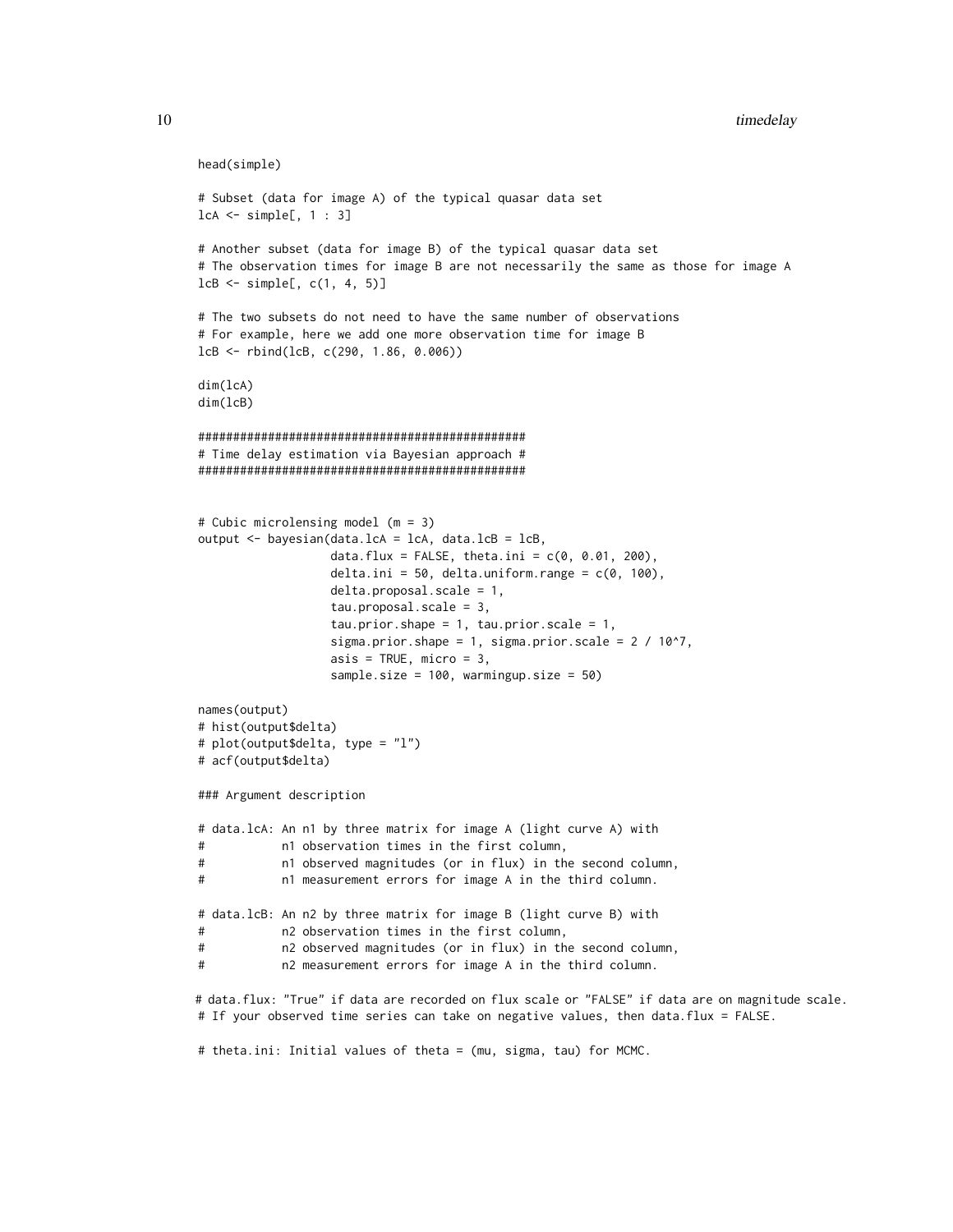# delta.ini: Initial values of the time delay for MCMC. # delta.uniform.range: The range of the Uniform prior distribution for the time delay. # The feasible entire support is # c(min(simple[, 1]) - max(simple[, 1]), max(simple[, 1]) - min(simple[, 1])) # delta.proposal.scale: The proposal scale of the Metropolis step for the time delay. # tau.proposal.scale: The proposal scale of the Metropolis-Hastings step for tau. # tau.prior.shape: The shape parameter of the Inverse-Gamma hyper-prior distribution for tau. # tau.prior.scale: The scale parameter of the Inverse-Gamma hyper-prior distribution for tau. # sigma.prior.shape: The shape parameter of the Inverse-Gamma hyper-prior distribution for sigma^2. # sigma.prior.scale: The scale parameter of the Inverse-Gamma hyper-prior distribution for sigma^2. # micro: It determines the order of a polynomial regression model that accounts # for the difference between microlensing trends. Default is 3. # When zero is assigned, the Bayesian model fits a curve-shifted model. # asis: "TRUE" if we use the ancillarity-sufficiency interweaving strategy (ASIS) # for c (always recommended) # multimodality: "TRUE" if we use the repelling-attracting Metropolis algorithm for sampling Delta in the presence of multimodality. # Please make sure that "adaptive.delta = FALSE" so that # adaptive MCMC for Delta is not used in the presence of multimodality. # adaptive.freqeuncy: The adaptive MCMC is applied for every specified frequency. If it is specified as 100, the adaptive MCMC is applied to every 100th iterstion. # adaptive.delta: "TRUE" if we use the adaptive MCMC for the time delay. # adaptive.delta.factor: The factor, exp(adaptive.delta.factor) or exp(-adaptive.delta.factor), # multiplied to the proposal scale of the time delay for adaptive MCMC. # Default is 0.01. # adaptive.tau: "TRUE" if we use the adaptive MCMC for tau. # adaptive.tau.factor: The factor, exp(adaptive.tau.factor) or exp(-adaptive.tau.factor), # multiplied to the proposal scale of tau for adaptive MCMC. # sample.size: The number of posterior samples for each parameter # warmingup.size: The number of burn-ins # Type ?bayesian for further details on graphical model checking. ################################################ # Time delay estimation via profile likelihood # ################################################ ###### The entire profile likelihood values on the grid of values of the time delay. # Cubic microlensing model ti $1 \leftarrow$  lcB[, 1] ti2 <-  $lcB[, 1]$ ^2 ti3 <-  $lcB[, 1]$ ^3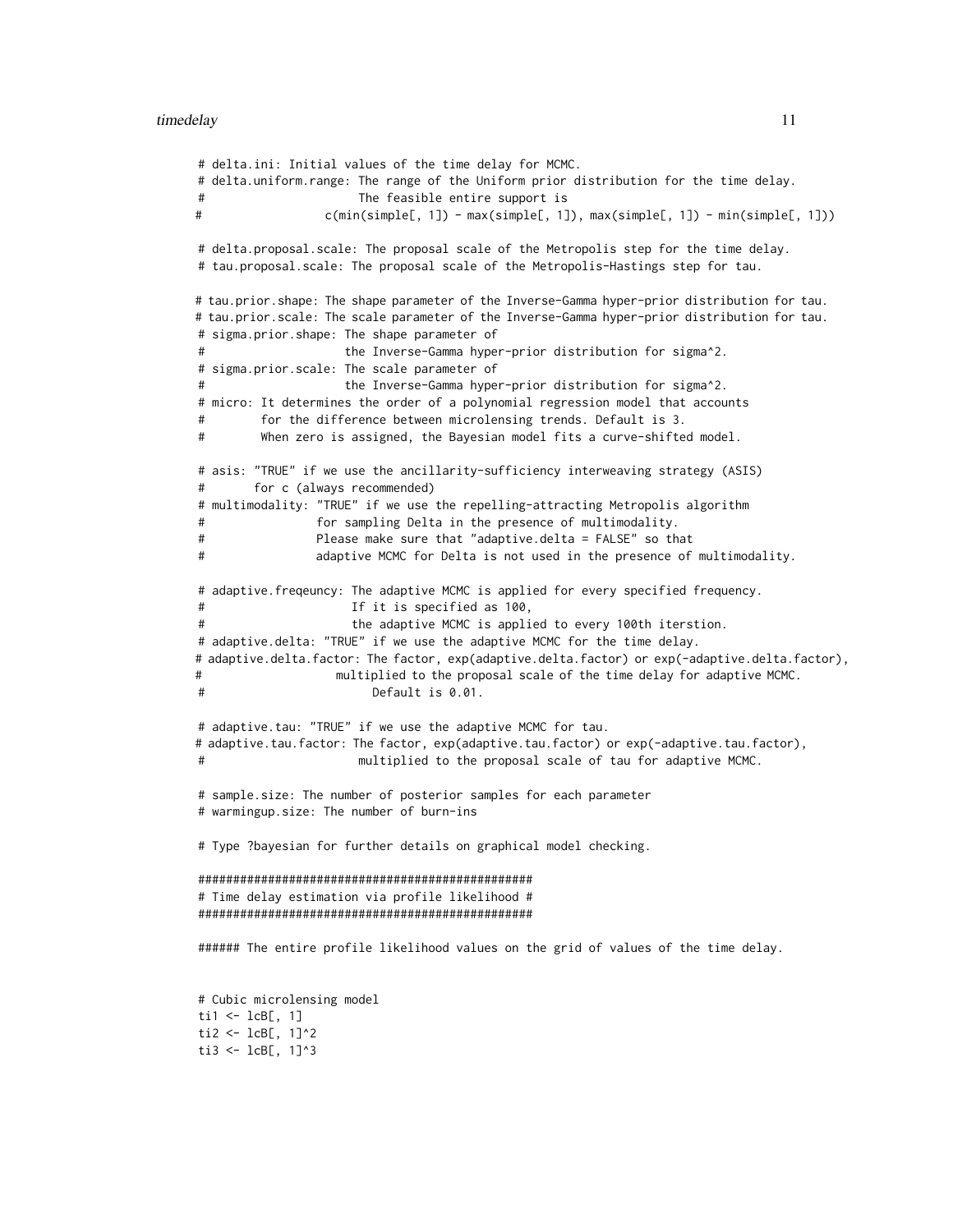```
ss <- lm(lcB[, 2] - mean(lcA[, 2]) - til + ti2 + ti3)initial \leq c(mean(lcA[, 2]), log(0.01), log(200), ss$coefficients)
delta.uniform.range <- c(0, 100)
grid \leq seq(0, 100, by = 0.1)
# grid interval "by = 0.1" is recommended for accuracy,
# but users can set a finer grid of values of the time delay.
### Running the following codes takes more time than CRAN policy
### Please type the following lines without "#" to run the function and to see the results
# logprof <- entirelogprofilelikelihood(data.lcA = lcA, data.lcB = lcB, grid = grid,
# initial = initial, data.flux = FALSE,
# delta.uniform.range = delta.uniform.range, micro = 3)
# plot(grid, logprof, type = "l",
# xlab = expression(bold(Delta)),
# ylab = expression(bold(paste("log L"[prof], "(", Delta, ")"))))
# prof <- exp(logprof - max(logprof)) # normalization
# plot(grid, prof, type = "l",
        xlab = expression(bold(Delta)),ylab = expression(bold(paste("L"[prof], "(", Delta, ")"))))
### Argument description
# data.lcA: The data set (n by 3 matrix) for light curve A
# (1st column: observation times, 2nd column: values of fluxes or magnitudes,
# 3rd column: measurement errors)
# data.lcB: The data set (w by 3 matrix) for light curve B
# (1st column: observation times, 2nd column: values of fluxes or magnitudes,
# 3rd column: measurement errors)
# grid: the vector of grid values of the time delay
        on which the log profile likelihood values are calculated.
# initial: The initial values of the other model parameters (mu, log(sigma), log(tau), beta)
# data.flux: "True" if data are recorded on flux scale or "FALSE" if data are on magnitude scale.
# delta.uniform.range: The range of the Uniform prior distribution for the time delay.
# micro: It determines the order of a polynomial regression model that accounts
         for the difference between microlensing trends. Default is 3.
```

```
# When zero is assigned, the Bayesian model fits a curve-shifted model.
```